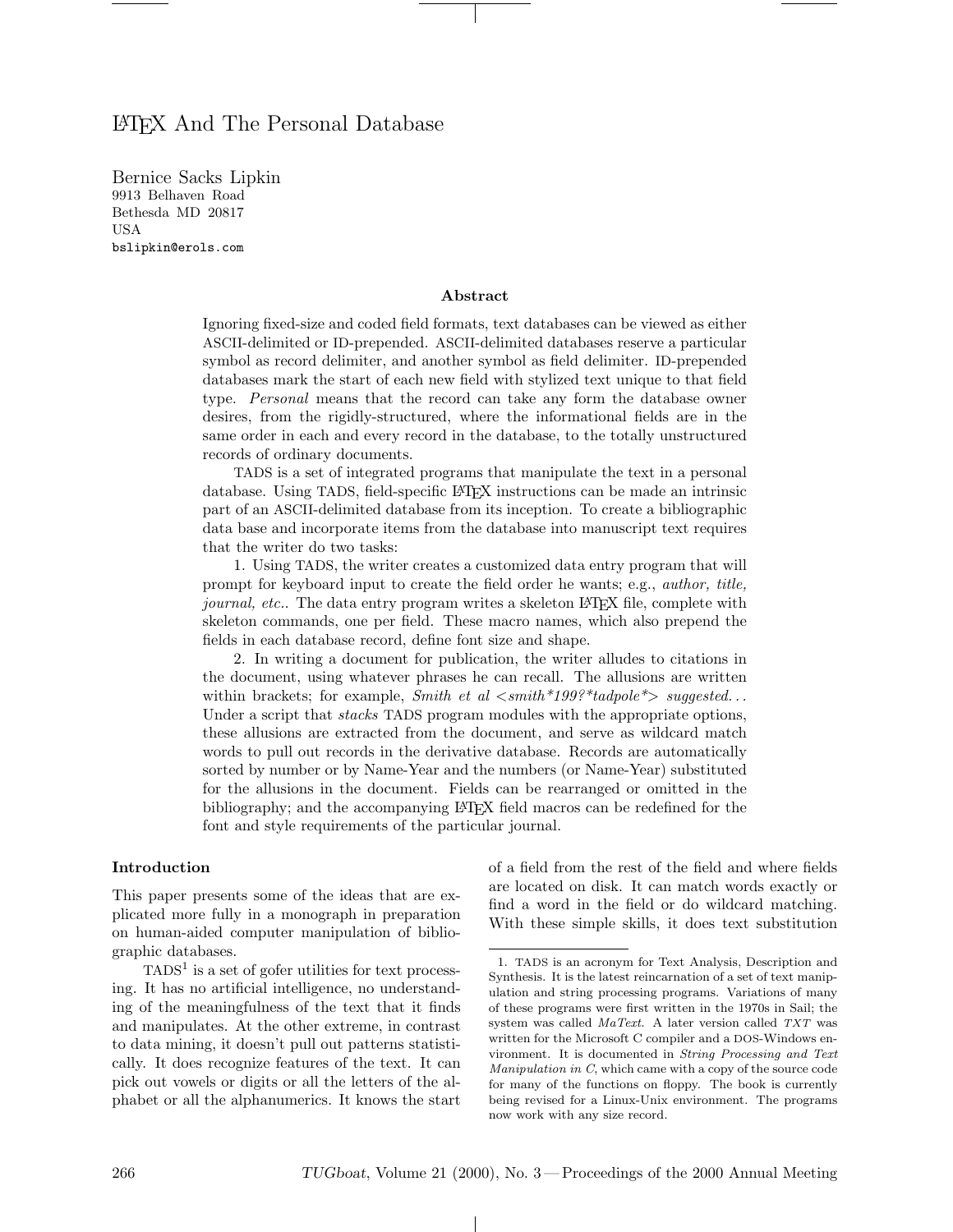and sorts records alphabetically or by class. There's even a job called lazyboy sort, where the machine figures out subclasses by examining the text. It compresses records vertically and links files horizontally. It makes statistical tables by tallying frequencies of linked words. It has no preconceived ideas about how to terminate a record or a field; you tell it the record delimiter, and if the record has more than one field, the field delimiter. It does insist that you reserve these marks — usually punctuation marks as delimiters; that is, you can't use them in the body of the text.

TADS works with the text you give it, whatever it is. It works with your personal database, one that you design. If the input is a flat relational database — where the number of fields in each record is the same, the types of information in the sequence of fields are the same and fields are not subdivided it can treat the fields as columns, and do all the find and retrieve tasks we expect from a search engine operating on a highly-structured simple database. But it is just as happy if it is directed to operate on a semi-structured database, where the first fields are predictable, and the later fields are unstructured clinical notes for example. It can handle hierarchical fields, which include subfields or even subsubfields, a format that truly keeps data that belong together together. TADS treats ordinary manuscripts as records, if you declare the period as record delimiter. To partition a sentence, declare the comma as field delimiter. Obviously, not as many operations can be done on unstructured fields. But you can, for example, treat an entire book as a single record and extract all the test phrase that are bracketted by  $\langle \rangle$  or  $\parallel$  or  $\langle \rangle$  or whatever.

In Figure 1, the first example is a flat database record, one where each field contains a single item of information. The second keeps all the data on jobs in one field. It is an example of a hierarchical database, where the field is subdivided into subfields, and the subfields are partitioned into subsubfields. The number of subfields usually vary from record to record. Subsubfields are generally rigidly structured because they are usually designed to provide quantitative results dependent on information that is ordered in time or in some other dimension.

Adding an unstructured Notes field to the first record would not affect its processing but would contribute to its functionality. It could act as a reminder of the times the consultant was used. The field could also be made private for evaluations and assessments by filtering the Notes field out before the file could be examined publically.

TADS searches are fast, but not as fast as google or dogpile. Much of what it does is done by commercial database managers. It does, however, have some nice features. It can handle any size record, any size field. It operates just on the fields you want processed. Any and all databases can be read and modified by you whenever you wish. (Of course, if you change a file that is searched by way of a TADScreated index, you will have to— or TADS will have  $to$  — redo the index.) The original database is always readonly, but TADS can send records that were modified to one file, records that were unaffected to another, eventually creating a genealogical tree that, properly manipulated, does the equivalent of AND, OR and NOT booleans.

When the programs were applied to databases with relatively simple structure—lists of bibliographic citations — I ran into a practical problem that was not large and interesting but small and annoying: the impossibility of picking a font format that would need no revision. For efficiency, markup instructions are usually embedded directly into the database text from the start. This can, however, produce problems downstream. What if one journal wants Volume numbers bolded, another wants them italicized, the next slanted. Redoing font instructions can be laborious, especially if you need to change the markup instruction in only one or two specific fields in every record, whenever you must use a different font. Alternatively, it is possible to maintain a database in unformatted text, adding exact instructions as needed. But this suffers from the same need to revamp much of the text.

More recently, I've started working with the IDprepended format. An ideal example is an item from a MEDLINE download, such as the one shown in Figure 2. (I've omitted the Abstract field.) Keys to the article are listed individually in the Mesh Heading (MH) fields. The download format is stylized. Field names are two-letter, followed by two spaces, a hyphen and a space. What is a single hierarchical field in an ASCII-delimited record is split into individual fields. Field order is always the same. The Universal Identifier (UI) is always first. It is always followed by the author(s), the title, the language, and so forth.

Look at the figure. It is obvious that if you prepend a backslash to the field ID, substitute a left brace for the " - " and add a right brace at the end of the field, you have a LATEX macro command with its text argument, a different macro command for each type of field. Naturally, you must define this new command, flesh out the font size and shape. By defining a macro for each type of field in the preamble, you can control the print characteristics

 $\mathbb{R}$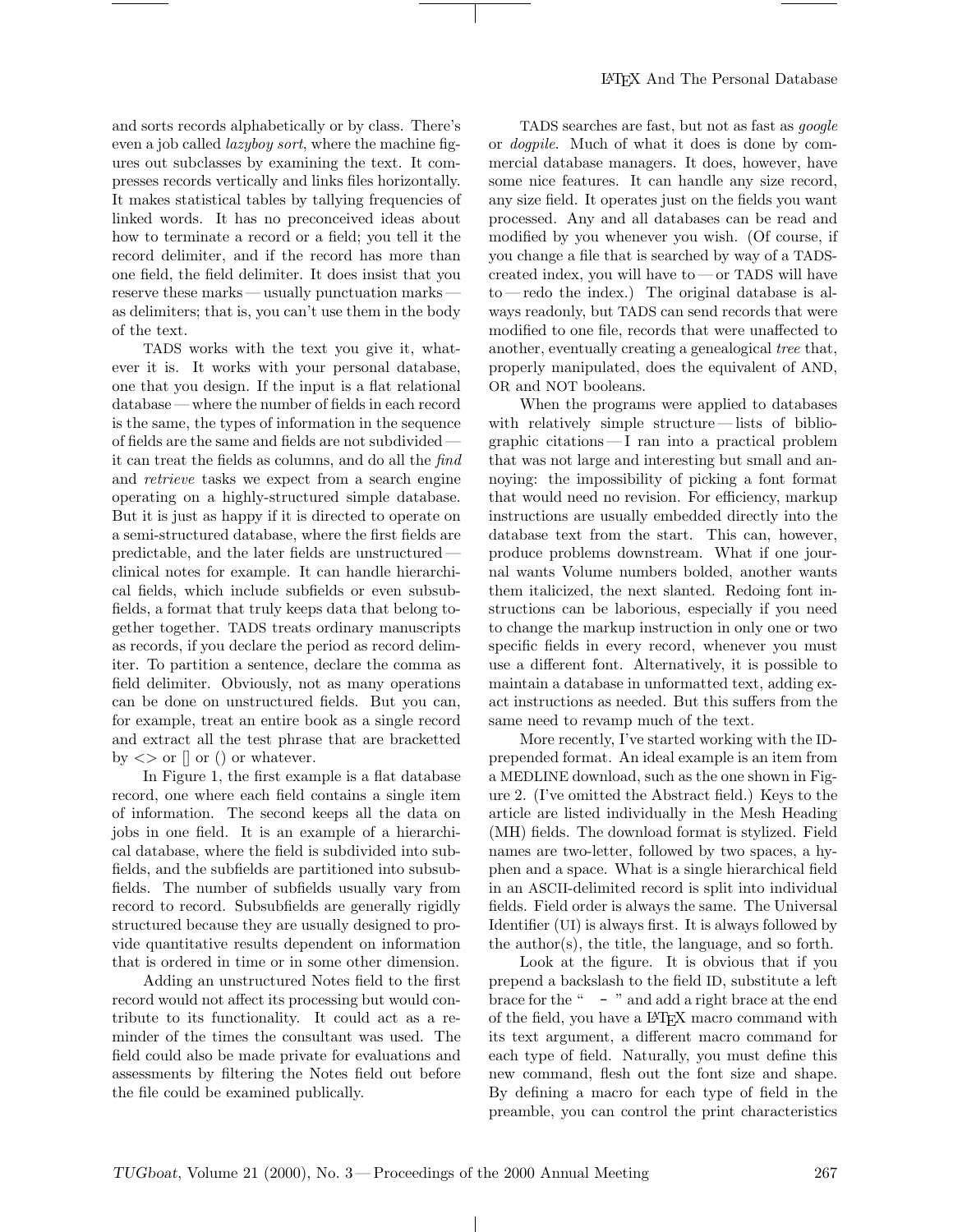| <i>Flat field.</i> The record delimiter is !. The field ConsultantFile0027/1994/ |  |  |  |  |  |
|----------------------------------------------------------------------------------|--|--|--|--|--|
| delimiter is /. They can not be used in the Smith, John M./electrical            |  |  |  |  |  |
| body of the record. Notice that the end of engineering/Ph.D., U                  |  |  |  |  |  |
| the final field is not a diphthong; i.e., it termi- Calif./99 First Street,      |  |  |  |  |  |
| nates with the record delimiter, not the field Lakeview 11111 WI!                |  |  |  |  |  |
| and record delimiters.                                                           |  |  |  |  |  |
|                                                                                  |  |  |  |  |  |
| Hierarchical field. The field delimiter is /, the John M. Smith, Ph.D./          |  |  |  |  |  |
| subfield delimiter is % and the subsubfield de-Ph.D.\$U. of Calif.\$1957%        |  |  |  |  |  |
| limiter is \$. Two fields are shown: one simple, PostDoc\$Yale\$1959%            |  |  |  |  |  |
| one hierarchical. John Smith may have held Asst Prof\$Yale\$1963%                |  |  |  |  |  |
| any number of positions, but each position sub- Assoc Prof\$Wisconsin\$1967%     |  |  |  |  |  |
| field has a fixed number of subsubfields, three Prof \$Wisconsin \$1971/         |  |  |  |  |  |
| in this example — title, university and starting                                 |  |  |  |  |  |
| date.                                                                            |  |  |  |  |  |
| <b>Figure 1:</b> Two types of database fields.                                   |  |  |  |  |  |

of the individual fields. This doesn't solve all the problems of modifying print appearance on the fly. But it helps.

The notion of tagging a record with a combined command name and field identifier when it is added to the database can be applied to ASCIIdelimited records. The format I'm currently exploring is transitional; it has characteristics of both the ASCII-delimited and the ID-prepended formats. It still relies on a record delimiter, the ˜, and field delimiters, the /, to isolate and partition the record. This is an example after it was keyed in under a data entry program designed specifically for these field types and the fields rearranged.

\ACNUM{DemoFile01}/\NAMEYEAR{Eisthen, 1992}/ \AUTHOR{Eisthen, H.L.}/\YEAR{1992}/\TITLE{Phylogeny of the Vomeronasal System and of Receptor Cell Types in the Olfactory and Vomeronasal Epithelia of Vertebrates}/\PAGES{1-21}/\JOURNAL{Microsc. Res. Tech.}/\VOLUME{23}/\ISSUE{1}/ / / / / /\NOTES{93004928}~

A database is stored in ASCII with prepended IDs, which are actually LATEX macro command names. The end of a field in the current version is redundant: it has both a right bracket that we need for LATEX anyways plus a field delimiter. In some files, I've eliminated the field delimiter altogether, using the } both for LATEX syntax and field delimiter. But I won't do this in a general way until I've convinced myself that there's no interference with TADS in general, or at least in the major ramifications and combinatorics of using its modules in a sequence to get a particular result. The current format clearly does not interfere with the programming jobs that turn a database record festooned with tags and extraneous information into a well-behaved reference suitable for publication.

At this point, you are probably thinking BibTEX. BIBTEX is indigenous to L<sup>AT</sup>EX. It has a multitude of formats, is easy to use and does much of its work transparently. TADS was not designed as a bibliographic database manager. It has little terminology specific to bibliography. In fact, it has little terminology. Labeling fields is a major innovation. But it remains a set of general programs, each with multiple options, that leaves it up to you to work out the correct sequence of programs and the appropriate options to do a particular task. Once a database is created and a map for obtaining the desired result is drawn—e.g., run *dork* task 3 with these options, then run *addtext* task 4 with these options, and so forth— it is simple enough to run the job from a script.

One such job is integrating a canonical bibliography and manuscript for a particular journal. To run the programs that do this, you first need to do two things:

#### Acquire a database.

To use TADS, you must add at least a record delimiter or, better still, a record delimiter and field delimiters, to each record in the file. That's it. TADS will extract a list of citations from a database, alphabetize it, number it, and substitute the numbers in the manuscript. But there are advantages to building in LATEX macro names from the start. This paper describes a program that writes a data entry program to supervise the creation of a database from text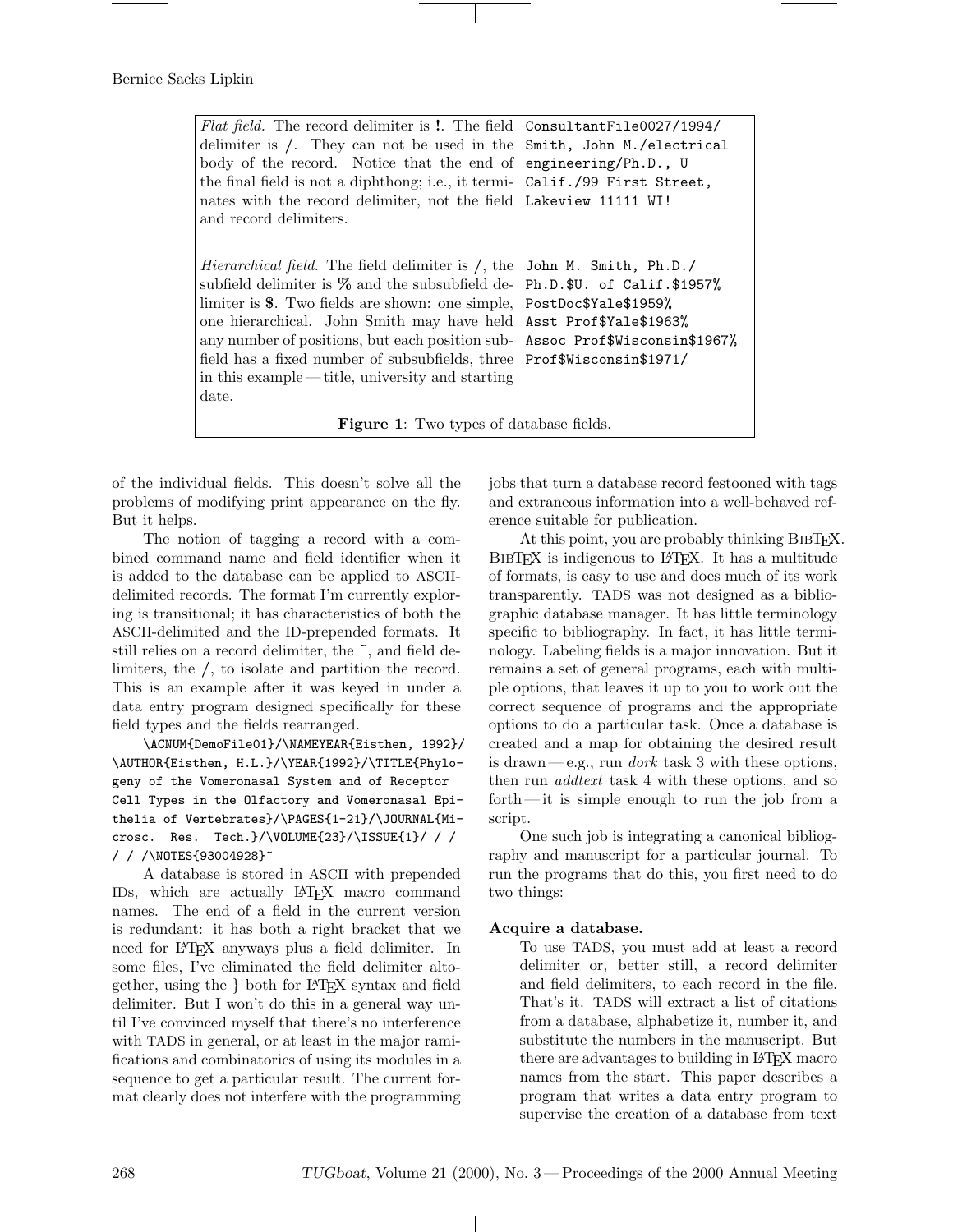LATEX And The Personal Database

| UI       | - 20002969                                                                                                              |
|----------|-------------------------------------------------------------------------------------------------------------------------|
|          | AU - Keverne EB                                                                                                         |
|          | TI - The vomeronasal organ.                                                                                             |
|          | $LA - Eng$                                                                                                              |
|          | MH - Action Potentials                                                                                                  |
|          | MH - Afferent Pathways                                                                                                  |
|          | MH - Animal                                                                                                             |
|          | MH - Behavior, Animal                                                                                                   |
|          | MH - Chemoreceptors/chemistry/*physiology                                                                               |
|          | MH - Female                                                                                                             |
|          | MH - GTP-Binding Proteins/metabolism                                                                                    |
|          | MH - Human                                                                                                              |
|          | MH - Hypothalamus/physiology                                                                                            |
|          | MH - Male                                                                                                               |
|          | MH - Neurons, Afferent/*physiology                                                                                      |
|          | MH - Olfactory Bulb/physiology                                                                                          |
|          | MH - Pheromones/physiology                                                                                              |
|          | MH - Receptors, Cell Surface/chemistry/genetics/*physiology                                                             |
|          | MH - Signal Transduction                                                                                                |
|          | MH - Vomeronasal Organ/anatomy & histology/innervation/*physiology                                                      |
|          | RN - EC 3.6.1.- (GTP-Binding Proteins)                                                                                  |
|          | $RN - 0$ (Pheromones)                                                                                                   |
|          | RN - 0 (Receptors, Cell Surface)                                                                                        |
|          | PT - JOURNAL ARTICLE                                                                                                    |
|          | PT - REVIEW                                                                                                             |
|          | PT - REVIEW, TUTORIAL                                                                                                   |
|          | DA - 19991105                                                                                                           |
|          | DP - 1999 Oct 22                                                                                                        |
|          | IS - 0036-8075                                                                                                          |
|          | TA - Science                                                                                                            |
|          | $PG - 716 - 20$                                                                                                         |
| $SB - M$ |                                                                                                                         |
| $SB - X$ |                                                                                                                         |
|          | CY - UNITED STATES                                                                                                      |
|          | $IP - 5440$                                                                                                             |
|          | VI - 286                                                                                                                |
|          | JC - UJ7                                                                                                                |
|          | AA - Author                                                                                                             |
| EM       | $-200001$                                                                                                               |
| AD       | - Sub-Department of Animal Behaviour, University of Cambridge,<br>Madingley, Cambridge CB3 8AA, UK. ebk10@cus.cam.ac.uk |
| RF       | $-56$                                                                                                                   |
|          | PMID- 0010531049                                                                                                        |
|          | PID - 7933                                                                                                              |
|          | S0 - Science 1999 Oct 22;286(5440):716-20                                                                               |
|          |                                                                                                                         |
|          | Figure 2: An Item from a MEDLINE Download.                                                                              |

 $\begin{array}{c} \hline \end{array}$ 

 $\overline{\phantom{0}}$ 

 $\mathbf{I}$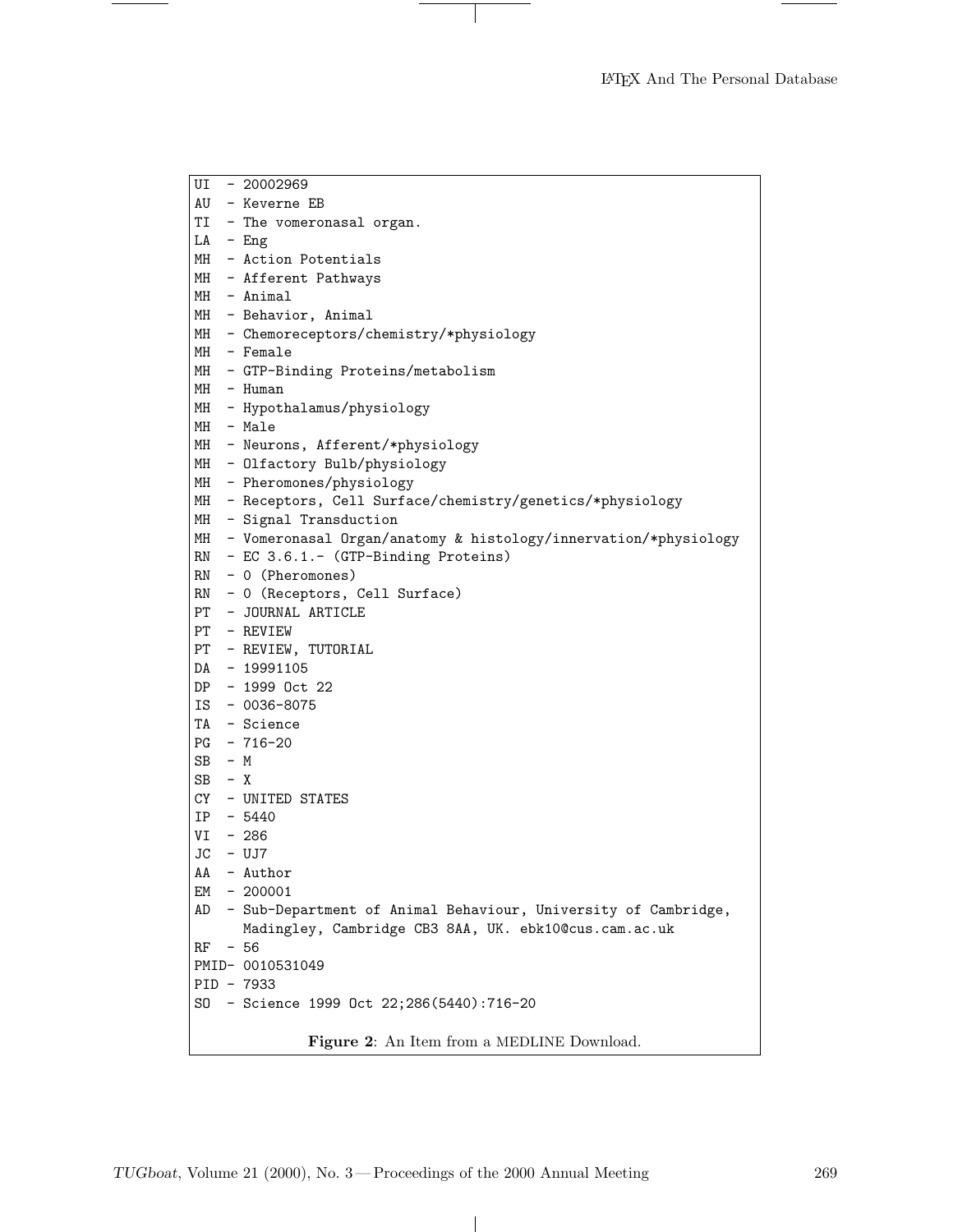entered from the keyboard. It treats the keyedin text as arguments to LATEX commands. You can, instead, add macro commands to an existing database or to one you download from the Net or get from a scanned image.

# Add allusions to the manuscript.

As you write your manuscript, you tuck snips of information about particular references inside brackets. The program extracts these allusions, bounces them against the bibliographic database, extracts the matched records, orders them by accession number or Name-Year, and substitutes the order tags for the allusions in the manuscript.

Using TADS, this is the sequence of tasks that results in a database:

- 1. Write a file of instruction records. We will call it Lbiblio.ins, but you name it as you like. Each instructional record provides the directives to control the entry of a single field in what will eventually be a single database record.
- 2. Run Lquegen. It will use the information in Lbiblio.ins, together with your answers to its online questions, to write you a customized data entry program. We will call the source code for the data entry program Lbiblio.c. You can run Lquegen as often as you like, using different instructional files to develop different styles of database.
- 3. Compile Lbiblio.c. You don't have to be a programmer. A Make file is provided.
- 4. Run Lbiblio. It has sufficient flexibility to create databases for different scientific disciplines, each with its own control file, each of which has the format given it by Lquegen. Actually, if you know C, you can go into the source code and make some minor adjustments to change the format.
- 5. Lbiblio needs to know where to send the processed text. Suppose we call this file Lbib.db. The first time you run *Lbiblio* to create records for Lbib.db, it ships the start of a LAT<sub>E</sub>X file with a set of commands, one per field, to Lbib.db. The macro name for a field is based on the prompt for that field.
- 6. Each time you run Lbiblio, it will store the values for the options you choose in the control file, the TRL file, whose name you specify. In this example, it's called Lbib.trl. The TRL file written the previous run stores the correct starting accession number for the current run. And it keeps a log of each run.

### Lbiblio.ins, a file of instructions

Prompts and macro names are specified by giving Lquegen an Instruction File Lbiblio.ins that describes the prompt features of the database entry program as a set of records. Each field that is part of the record structure in the eventual database requires a separate record in Lbiblio.ins. If there will be 10 fields in each database record, you need to write 10 records. Figure 3 has an example of an instruction file; it has 13 fields in each record.

The delimiters in *Lbiblio.ins* must be the same as the ones you will use for the final database. We use  $\cdots$  as the record delimiter and  $\prime$  as field delimiter. Notice that the record is terminated by '˜', not  $\frac{1}{\sqrt{2}}$ 

Each Instruction File record must have 5 fields. You need not fill in all the fields. A field may be empty, but it must end in a delimiter.

- 1. FIELD NAME. This must be a single word. When the data entry program is run, this will be the main prompt. The field name will also be the field's L<sup>AT</sup>FX macro command name, so only alphabetic characters are acceptable. I've used upper case on the field names, but there's no particular reason to do so.
- 2. EXTRA. This is optional extra prompt text. It helps conformity, if different people are typing in the data. It can remind them about punctuation and/or word order. It is reproduced as written, tabs, spaces, whatever.
- 3. DEFAULT ANSWER: If you just press ENTER, this will be the default text. The default answer is copied to the database as written. You can override it by typing in text. If you want no text in the field in some record, type a space and then press ENTER.
- 4. SUBFIELD: Is this field to be subfielded? YES/NO.
- 5. AND: Is this subfielded field to be ANDed? YES/NO.

The last two fields require explanation. The database(s) that will be created will be structured so that each field is the argument of a specific LAT<sub>EX</sub> command, which operates on the whole field. To make small changes on the text, the less information you store in a field, the better. In Lbiblio.ins, notice that VOLUME and ISSUE, which usually are neighbors in a citation, are in separate fields. Unfortunately, we don't usually write individual authors and editors in separate fields; and most of the microvariation in print appearance between journals is precisely in these two fields. Using subfielding and \AND is an attempt to solve one problem: does the

 $\perp$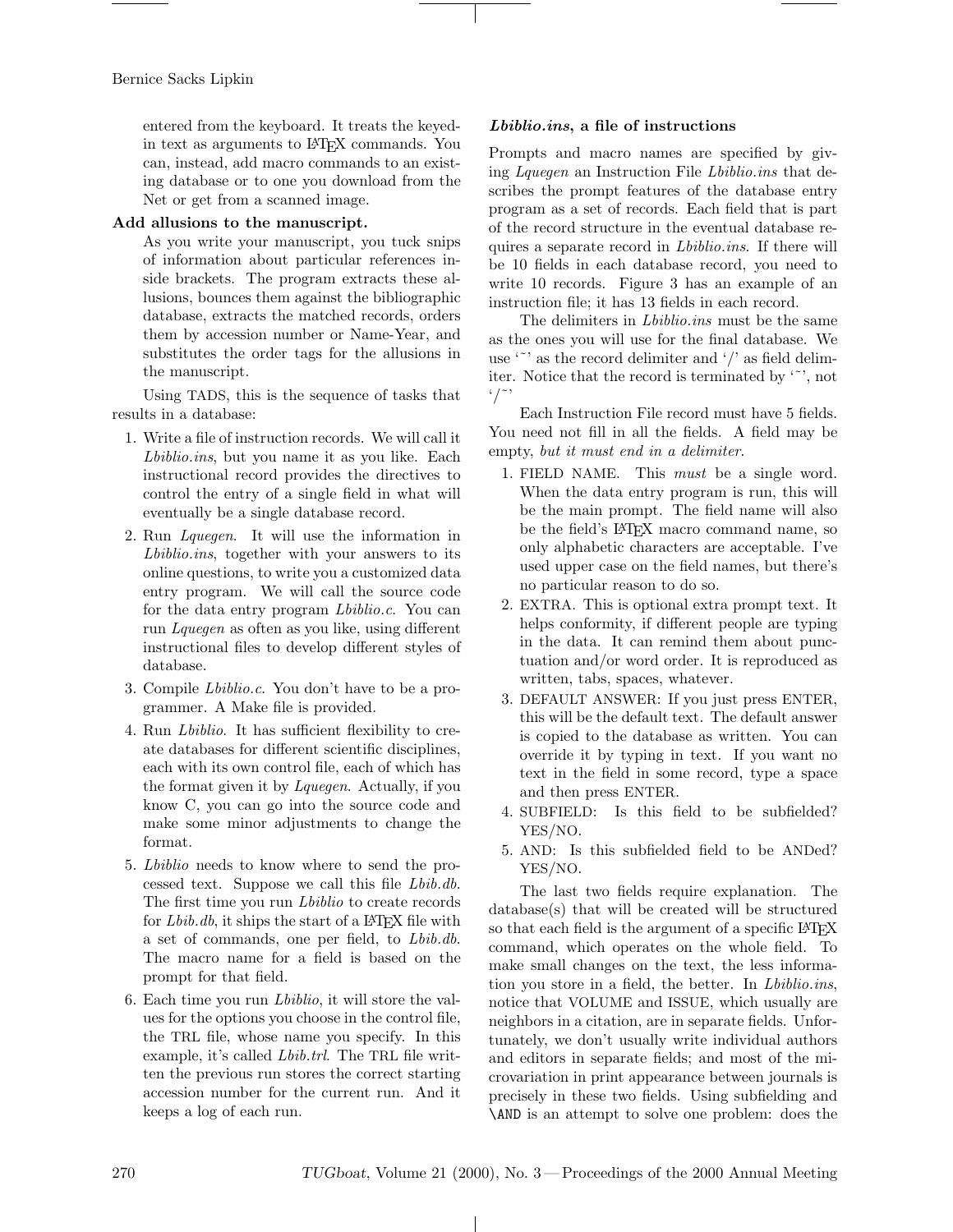```
AUTHOR/:[FirstField] (SUBFIELD.) ex:Brown, A.//YES/YES~
YEAR///NO/ NO~
TITLE/: Title of article, NOT of the book//NO/ NO~
PAGES/: Separate with hyphen. Ex: 164-169//NO/NO~
JOURNAL/: Name of Book-Journal. Default:'Tech Manual X234L'/
          Tech Manual 234L/NO/NO~
VOLUME/: '3' is the default/3/NO/NO~
ISSUE/: TM234L-0ZN-X34523 is the default/TM234L-0ZN-X34523/NO/NO~
ISBN//NO/NO<sup>~</sup>EDITOR/: (SUBFIELD.) Name of editor. ex: A.B. Smith//YES/YES~
CITY/: city where book was published//NO/NO~
PUBLISHER///NO/NO~
BPAGES/: number of pages in book//NO/NO~
NOTES/ keywords, code words//YES/NO~
```
Figure 3: A File of Prompting Instructions

journal want an and before the last author or an '&' or nothing?

A subfielded field is divided into subfields, just as the record is divided into fields. Each subfield is terminated by a character you reserve as subfield delimiter. Notice that, in the example, the AUTHOR, EDITOR and NOTES fields are subfielded. When Lbiblio, the data entry program, prompts for text in a subfielded field, it repeats the prompt over and over again, until you press ENTER with no previous text. Subfielding has different uses — separating authors to facilitate indexing, separating titles and subtitles — but its usefulness here is that, with recycling, the program knows when you've typed the last author.

YES in Field 5 requests that the program insert an \AND before the last subfield in the field (\AND is a command we define; the user may redefine it later). It can only be used with subfielded fields. (In this example, it isn't used in NOTES.)

Lquegen interprets the records in Lbiblio.ins and writes out its understanding in a file called, in this case, Lbiblio.ins.decode. In a Linux-Unix environment, you can pause while running Lquegen, read Lbiblio.ins.decode and compare it to what you wrote in Lbiblio.ins. This is its analysis for fields 1 and 6 in our example design.

```
Record [1]:
    FieldID = AUTHOR
    extra = :[FirstField] (SUBFIELD.) ex:Brown, A.
   defaultans = (null)
    subf1d = YESAND = YESRecord [6]:
    FieldID = VOLUME
    extra = : '3' is the default
```

```
defaultans = 3
subfld = NO
AND = NO
```
#### Lquegen, a program that writes programs

Choosing delimiters Conflict between different programming systems that operate on a database is almost unavoidable. There is no set of symbols that are exclusively and universally reserved for program instructions, with non-intersecting subsets for the different programming languages. What is text in one language is a directive in another. It is a happiness-making happenstance when the sequencing of programs is such that while the text is being manipulated by one programming language, it is transparent to the others, until it is their turn. But it takes careful planning to avoid difficulties. Particularly in choosing delimiters.

First, you don't want to use a character commonly used in the text itself. This lets out the comma and maybe the colon and semicolon. Invisible characters are poor choices. Second, the program reserves control-X, control-Y, { and }. All other control characters are OK if LATEX, your machine, compiler and/or script don't reserve them. Records from the database will be formatted by LAT<sub>EX</sub>, so  $\%$ ,  $\setminus$ , & and # are very bad choices. Avoid \$, ^ and backspace, which are used in LATEX math mode.

Good delimiters for a database that will be LATEX-processed are:  $/$ ,  $\ast$ ,  $\mathbb{Q}$ ,  $\cdot$  (octal 140),  $\vert$  (which prints as a dash), ' and " (single and double quotes). The characters = and + are OK if you don't bring in arithmetic values.

Adding ID fields It is useful to have a permanent identifier (ID) to tag each of the records in the

 $\mathbf{I}$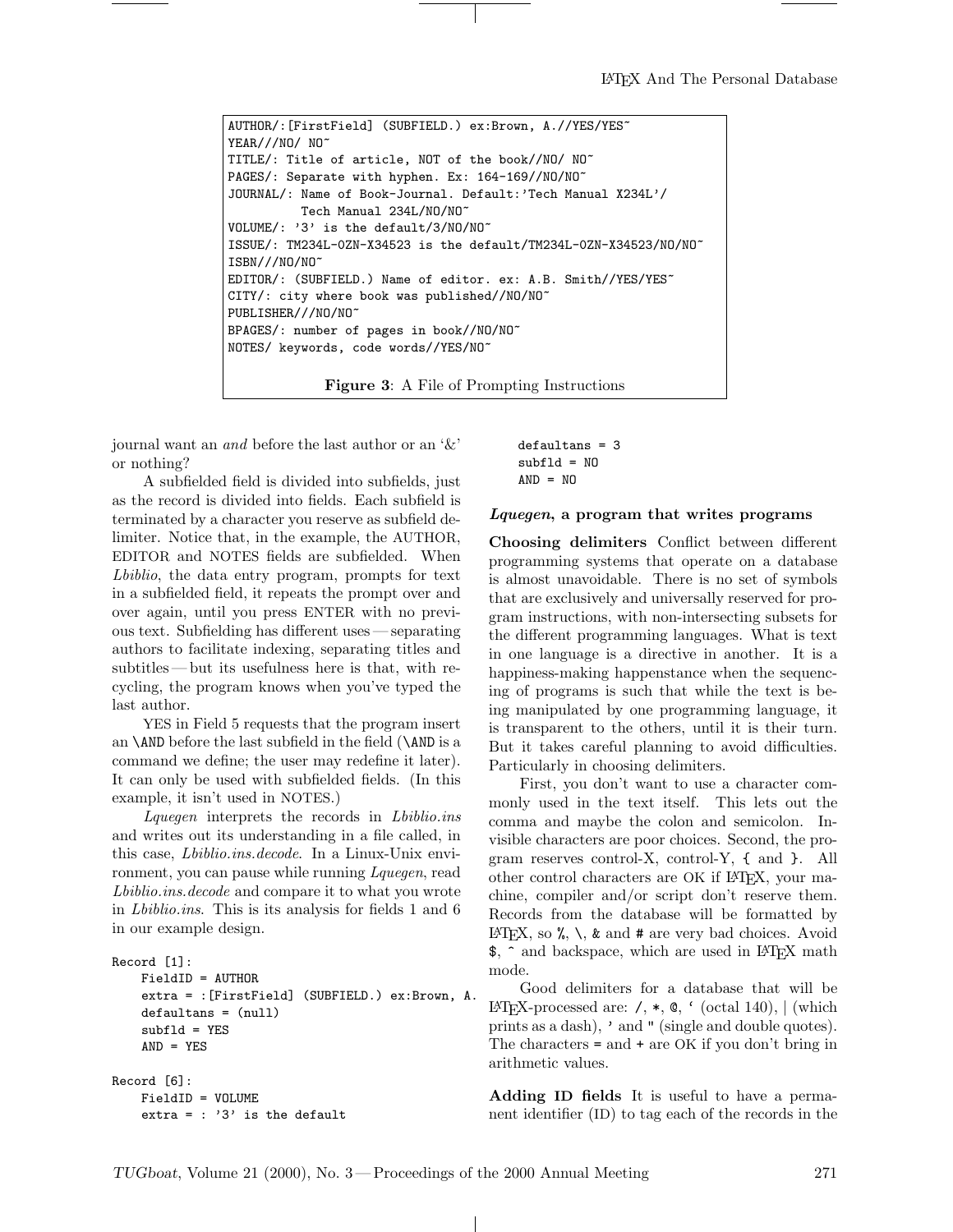database that Lbiblio will prompt you to construct. Lquegen can add two fields at the end of the fields designed by the Instruction File (see the example in the Section on Database Record Format). They can be transferred to the top of the record by genio:rearrange, a TADS program that rearranges and outputs the fields you specify.

# An accession number field.

This is an easy way to provide an ID for each record. The first record in the file is 1, the second 2 and so forth. Because you may eventually be merging several data files, it is a good idea to have the ID also indicate the source of the record or some other name that tells you instantly where the record came from. You can tell *Lquegen* what text should precede the accession number when it asks for Leading Characters; e.g., Molbiol2000: or ClinStudyAA. This is a permanent tag for the record. It is not the accession number that is eventually given to records used by any particular manuscript.

You may, if you wish, make all the accession numbers the same size. If you say you want a minimum width of 6, say, the program will pad each accession number with zeros to make it 6-digit wide. (You can write a lot of records before you overflow a 6-digit width.) If you use the default, the program won't pad the number. It will use the actual length.

# A Name-Year ID field.

The program can construct an ID field using the name of the senior author and the year of the publication. You will need to tell it the fields where these items of information are to be found. Actually, Lquegen only knows that it is to use the text of the first field up to the comma by default; or up to whatever size you stipulate. It uses all the text of the second field. Case can be set for the name: set all letters uppercase, set all letters lowercase, or leave case as is.

The style of the ID will depend in part on the text you tell the program to insert between the two items; e.g.,  $Smith2000$ ,  $Smith:2000$ , Smith,2000, Smith, 2000, Smith:-2000. Or you can put a large piece of fixed text between the name and year. And, if you wish, you can select a width, so that the name is chopped or padded to conform.

You can also vary the appearance of the records when they are finally ensconced in the database file. You can start each field on a separate line, if you wish. And you can set line width. If the text you type in has no space (at least 1 complete word) within the requested line width, the program will add a hyphen to the end of the line prior to outputting it, and will alert you to the hyphen by causing the bell to ring.

# Lbiblio, a data entry program

By the time you type in the last answer, Lquegen has written you the C source code for a data entry program called, in this example, Lbiblio. You compile it by running a make file that comes with the program:

# make FILE=Lbiblio

Once compiled, Lbiblio is immediately ready to act as a prompter for text data that you enter through the keyboard and to do housekeeping chores such as adding LATEX macro names and record/field delimiters.

Initializing the data entry program The program needs some specific information before it can start its work. These values can be declared as a set of options on the command line when Lbiblio is run. The minus sign is the signal that the next letter is an option. There is no space between the option and the value. Options are separated by spaces. There is no input file.

| OPTION | VALUE                        | <b>MEANING</b>             |
|--------|------------------------------|----------------------------|
| -h     | YES or NO                    | Want extra information?    |
| $-o$   | $\langle$ filename $\rangle$ | The output database file   |
| -q     | integer                      | Starting accession number  |
| -t     | $\langle$ filename $\rangle$ | The Control-Log (TRL) file |
|        |                              |                            |

#### -h Is initialization help wanted?

If the answer is YES, the program provides short essays at the start of the run. The default is NO.

#### -o The name of the output file.

If the file doesn't exist, the program will create it, otherwise it will append to the file; it never overwrites existing text. So it is possible to come back time and again to the same file to add references. Or you can use the same program, if it is general enough, as most bibliographic records are, for databases from difference scientific disciplines, each in a separate database file. There is no default. If the program is creating an output file, it prepends a LATEX skeleton file, which includes one macro in the preamble for each field in a record. The macro definitions can be modified to meet the font requirements of any particular journal or document structure. The skeleton LATEX file is shown in Figure 4.

 $\perp$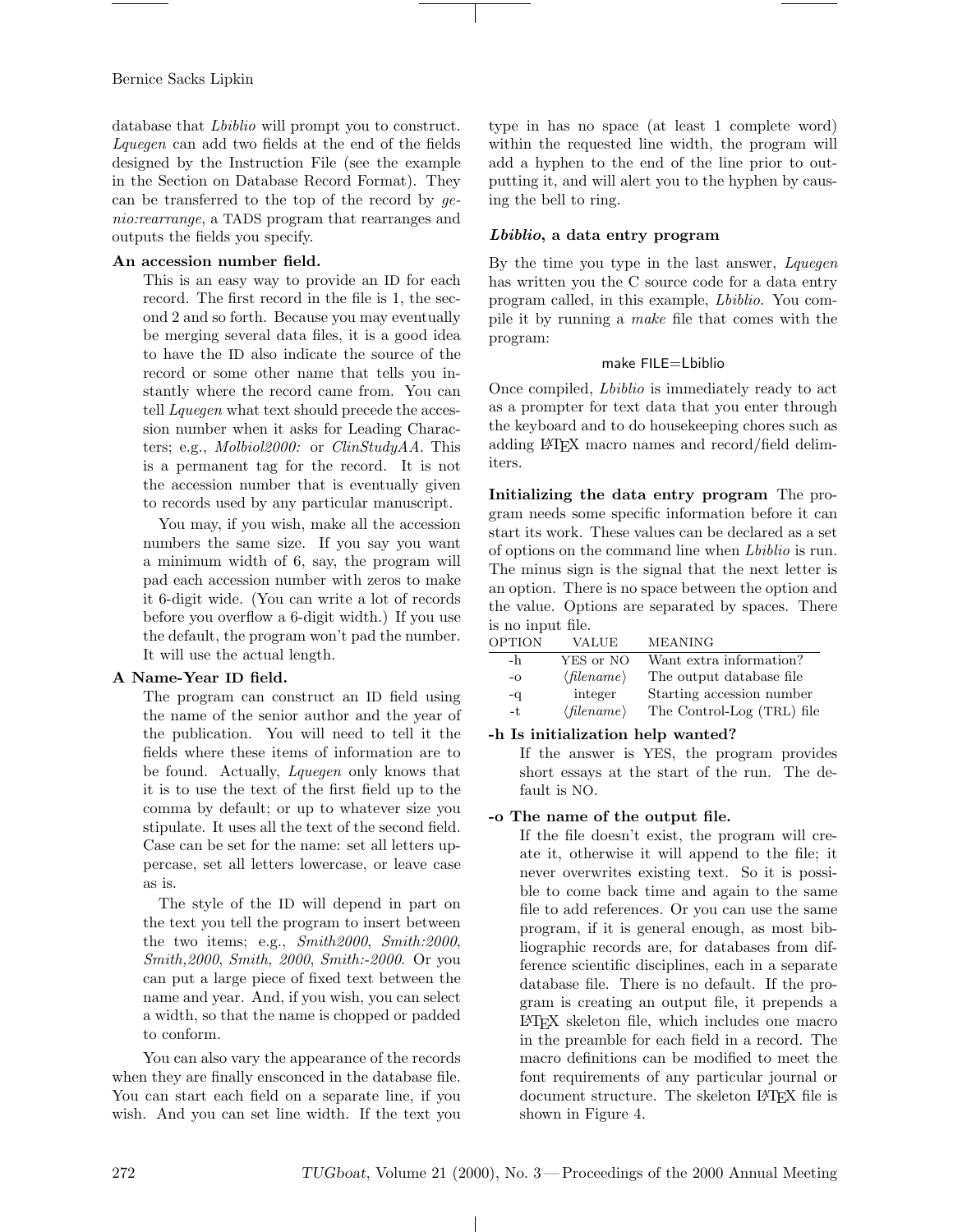# -q The next accession number.

It is assumed you will be adding to the database. To anticipate, it is a convenience that you can direct the program to get the value from the control file. But you can also write it on the command line.

# -t The name of the TRL file.

Whenever the program is run, it writes the current values of the options to the TRL file, so that it can read them the next run. The program also records other data: how many records were created, the date and time, and characteristics of the data entry program: line width, accession number width, the file delimiters, which fields are subfielded, and so forth.

There are various ways to start the program. If you just write the name of the program on the command line, you will be in Interactive mode. This is the simplest way to jumpstart the program, but it takes the most time. If you use the command line, the options can be written in any order.

Interactively. Just type the name of the program; i.e.,

#### Lbiblio

The program will query you for the values of the options. The very first time you run the program, there is no Control File, so you need to name it interactively. If there is no file with the name of the database, the program will create it. And any time you want to start a brand new database with a new TRL file, run the program interactively.

From the command line. Type the options directly on the command line; for example,

Lbiblio -hn -oqmolbiol.db -q40 -tmolbiol.trl

means you don't want extra explanation, the database file is called qmolbiol.db, the TRL file is called molbiol.trl and the first record you write this run will have 40 as its accession number. If there is no file with the name of the database, the program will create it.

From the Control File. Type the name of the control file option on the command line as the only option; for example,

#### Lbiblio -tmolbiol.trl

will use the values stored in *molbiol.trl* the previous run. The accession number will be correct, because at the end of a session, the program writes the starting accession number for the next session to the TRL file. The TRL file

also maintains a permanent record of the previous data entry sessions that involve the data entry program, the database and the TRL file.

You can call some of the values from the TRL file and override other TRL file values by giving the parameters new values on the command line; for example,

#### Lbiblio -tmolbiol.trl -hy

requests that all the previous options, those stored in molbiol.trl, be used, except this time, you'd like some help.

You can maintain several databases on different subjects, each with its own database file and its own TRL file.

# What the data entry program does

- $\star$  prompts for the necessary information for the field, using the prompt text from the Instruction File
- $\star$  writes the predefined default answer for the field (if there is one) to the database, if you press ENTER. You can override the default answer by writing in other text. To get an empty field in a field that has a default answer, type a space and then press ENTER.
- $\star$  adds the specified record and field delimiters to each record.
- $\star$  ignores any record and field delimiters typed in the body of the record
- $\star$  adds the subfield delimiter to subfielded fields. It adds the \AND command to subfielded fields, if that was requested.
- $\star$  writes out the full record to the database file with the specified line width
- $\star$  writes out the record as a paragraph or writes each field to a separate line
- $\star$  appends a stylized and padded Accession Number field to the record, if this was requested in Lquegen. This permanent accession number should not be confused with the numberings that will be given to records in the file that contains the citation list for a particular manuscript.
- $\star$  appends a Name-Year ID field to the record, using the name of the senior author and the year of publication, if this was requested in Lquegen.
- $\star$  writes a LAT<sub>F</sub>X header to the top of a newlycreated database. The header includes a command macro definition for each field in the record, where the macro name for that field is the user-specified prompt in the first field of Lbiblio.ins. And it prepends the same macro

 $\mathbf{I}$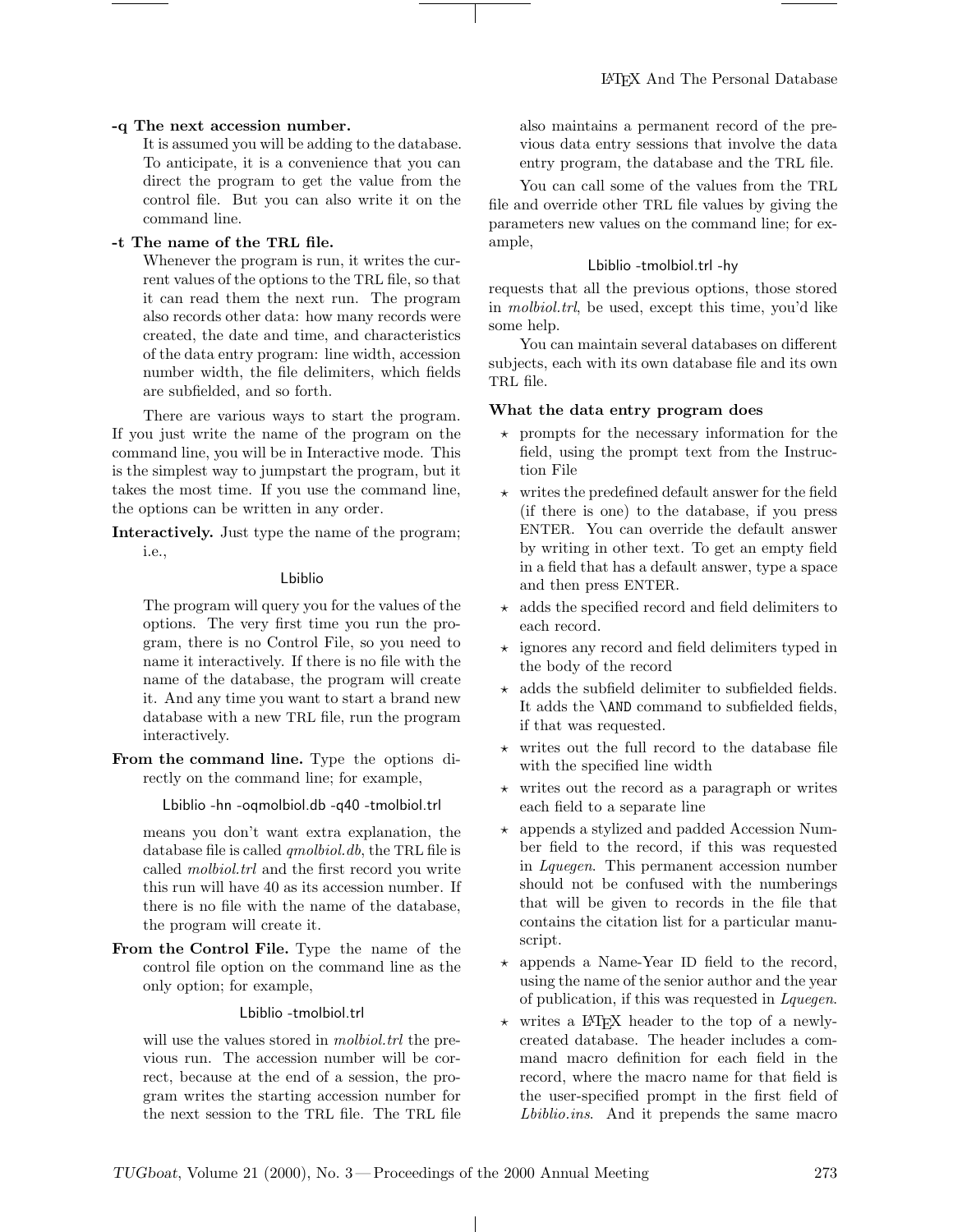```
\documentclass[10pt,letterpaper]{article}
\usepackage{alltt}
\usepackage{multicol}
\usepackage[dvips]{graphicx}
\usepackage{color}
\usepackage{boxedminipage}
\usepackage{pandora}
%PAGE/PARA LENGTHS
\flushbottom
\parindent=0pc
\setlength{\baselineskip}{14pt}
\setlength{\parskip}{13pt}
%PAGE STYLE
\setlength{\textheight}{7.4in}
\setlength{\textwidth}{5.5in}
\setlength{\oddsidemargin}{1in}
\setlength{\evensidemargin}{1in}
%HEADERS/FOOTERS
\pagenumbering{arabic}
\setcounter{page}{1}
\pagestyle{myheadings}
\markboth{}{Demo Bibliographic Database}
\newcommand{\etal}[1][et al.]{\textit{#1}}
\newcommand{\AND}[1][ and ]{\textup{#1}}
\newcommand{\AUTHOR}[1]{\textup{#1}}
\newcommand{\YEAR}[1]{\textup{#1}}
\newcommand{\TITLE}[1]{\textup{#1}}
\newcommand{\PAGES}[1]{\textup{#1}}
\newcommand{\JOURNAL}[1]{\textup{#1}}
\newcommand{\VOLUME}[1]{\textup{#1}}
\newcommand{\ISSUE}[1]{\textup{#1}}
\newcommand{\ISBN}[1]{\textup{#1}}
\newcommand{\EDITOR}[1]{\textup{#1}}
\newcommand{\CITY}[1]{\textup{#1}}
\newcommand{\PUBLISHER}[1]{\textup{#1}}
\newcommand{\BPAGES}[1]{\textup{#1}}
\newcommand{\NOTES}[1]{\textup{#1}}
\newcommand{\ACNUM}[1]{\textup{#1}}
\newcommand{\NAMEYEAR}[1]{\textup{#1}}
%ATTENTION: Before you process the file
%through Latex, make sure there is an
%\end{document} after the last reference.
%Remove any \end{document} in the body of
%the file.
```
\begin{document}

Figure 4: The Top of the Database File.

name to the start of that field in each citation in the database. See Figure 4.

What the data entry program does not do Aside from adding the \AND command, the program does not modify the text you key in. On the other hand, as you key in text, you can use your own macros to reduce typing time and errors: macro names for long journal names, an alias for an author with a long and difficult name. As an example, I've included a \etal command (see Figure 4), because it is usually italicized. And it is inconvenient to format it after the fact.

In general, unless you write for a single journal, it's almost impossible to write a canonical style for names. One strategy is to adopt a style that works fairly well for the journals in which you publish. LastName-Initial is more common than LastName-FullFirstName, so it's fairly safe to use that style. It doesn't, of course, prevent the need for small polishings: one journal wants last name, just initials; another wants last name, followed by initials with periods. I use periods, because they are easier to erase than to add. Science uses an Initials-LastName format, which makes alphabetizing on the field difficult. You can, however, alphabetize on the NameYear field. If you publish often in both in a *Science*-style journal and in one that uses LastName-Initial, it might be worthwhile keying in author fields in both versions. Depending on where you send the article, you will use one or the other field in the final List of References.

If you plan on making microadjustments to the AUTHOR field in Emacs or some other text processor, it is a good idea to customize your data entry program to write each field in the record to a new line. You then search on the command name.

# What you can do in response to a prompt

Create the citation fields, one by one. In our example, once the program is initialized, it will ask a series of questions for each citation, where a citation can be a reprint, a book or a technical publication. The typed responses will be confined to separate fields. Answers may be of any length, including zero length; i.e., the field can be empty, but the program will add a field or record delimiter. Depending on the Instruction File, a field can be simple; i.e., the prompt is displayed and you type in text. Then the prompt for the next field is displayed. Alternatively, a hierarchical field prompt can be displayed, where the prompt is repeated again and again, each time defining another subfield. To stop a subfield and/or a field, don't type any text— just press ENTER.

Jump between fields in the record. You can jump between fields in the record by typing ˆY (control-Y).  $\hat{Y}$ +6 or  $\hat{Y}$ 6 will jump forward 6 fields. ˆY-2 will jump back 2 fields. You can not jump out of a record. If you jump forward some large number,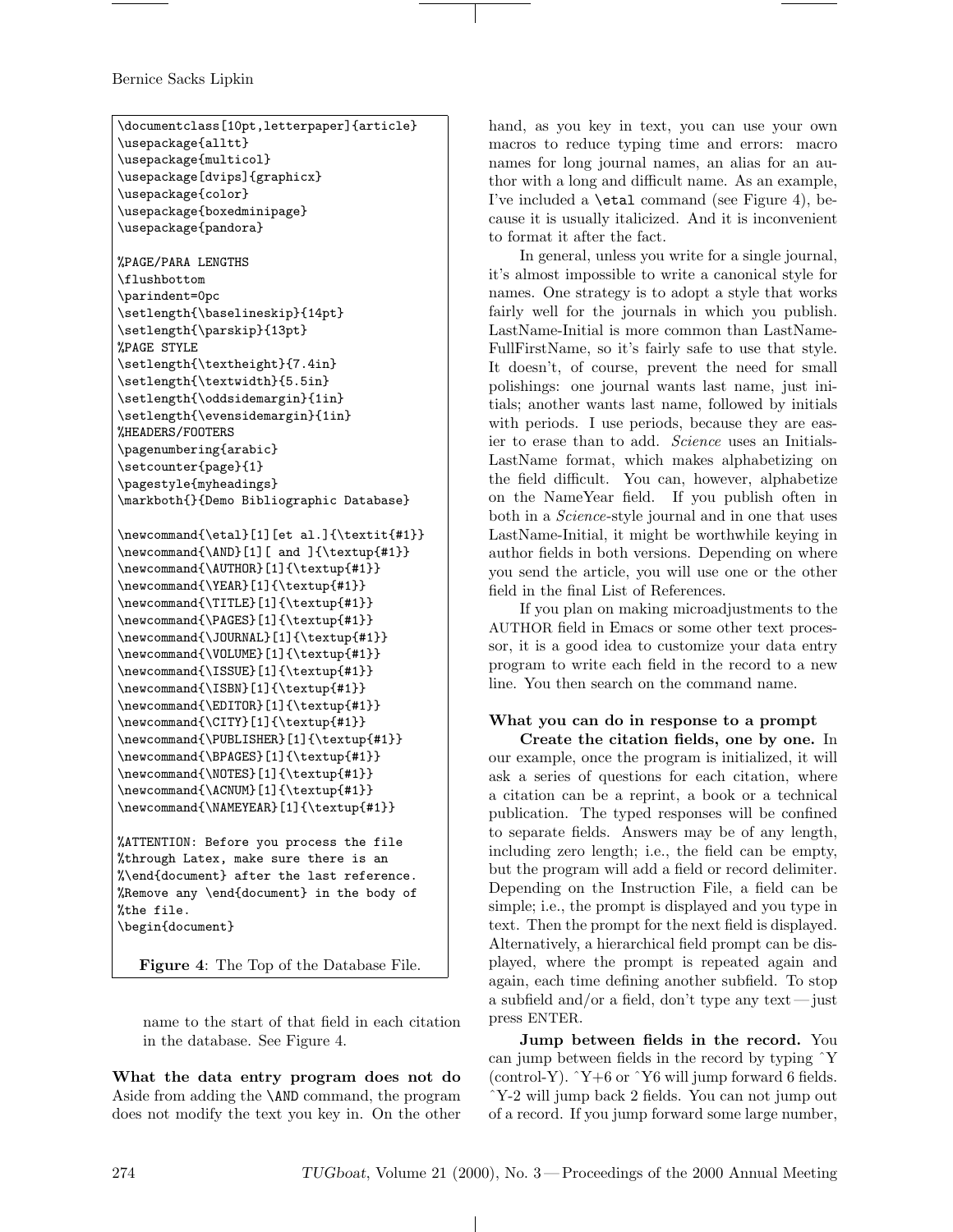you will land in the last field of the record. If you jump backward some large number, you will end up in the first field of the record. It is not advisable to jump from a subfielded field; it can mess up the record.

Jumping forward to the last field is useful when, as in the example database template, you've essentially completed the citation for an article and want to skip the BOOK questions. You can't jump past the record, because the program does its housekeeping in the final field of the record, including chopping a clumped record into lines of the width specified in Lquegen.

Jumping back repeats previous prompts. When the program jumps back, it does not erase the intermediate fields. It just starts prompting from whatever field it has jumped to. If used judiciously, this feature lets you recycle a cluster of fields. It is a way of creating ID-prepended fields, such as those in the MEDLINE download in Figure 2. However, the record is no longer well-structured as an ASCIIdelimited file.

Stop the program. Type  $\hat{X}$  to stop the program. It will stop immediately. The best place to stop the program is at the prompt to the first field, so that the previous record has been completely processed. If you stop in the middle of a record, you will lose some text, and the record will be incomplete.

Database Record Format Next is an example of two database records that were keyed in under the control of Lbiblio, which was itself created using the example instruction set. The first has a single author and no subfields; the second one has a subfielded AUTHOR field. Notice that the fields between the ISSUE and NOTES fields are blank. They don't apply to a journal article, so you would want to skip to NOTES. The number in the NOTES field was taken from the MEDLINE ID for the article. NOTES is also a good place to store the authors' first names, for the few times some publication will request full first names. And it can be utilized as a depository for keywords that can later be used for cross-indexing citations and sorting them by subject matter. The NOTES field can also serve to indicate the physical location of the reprint, editorial comments, and so forth. The two last fields were added by the program. Records are stored as shown. For publication, fields will be extracted, rearranged and beautified, using available TADS routines.

\AUTHOR{ Eisthen, H.L. }/ \YEAR{ 1992 }/ \TITLE{ Phylogeny of the Vomeronasal System and of Receptor Cell Types in the Olfactory

and Vomeronasal Epithelia of Vertebrates }/ \PAGES{ 1-21 }/ \JOURNAL{ Microsc. Res. Tech. }/ \VOLUME{ 23 }/ \ISSUE{ 1 }/ / / / / / \NOTES{ 93004928 }/ \ACNUM{DemoFile01}/ \NAMEYEAR{Eisthen, 1992} ~ \AUTHOR{ Freitag, J. @ Ludwig, G. @ Andreini, I. @ Rossler, P. @ \AND Breer, H. }/ \YEAR{ 1998 }/ \TITLE{ Olfactory Receptors in Aquatic and Terrestrial Vertebrates }/ \PAGES{ 635-650 }/ \JOURNAL{ J. Comp. Physiol. }/ \VOLUME{ 183 }/ \ISSUE{ 5 }/ / / / / / \NOTES{ 99056834 }/ \ACNUM{DemoFile04} /\NAMEYEAR{Freitag, 1998}~

#### Writing The Manuscript

This is a short manuscript that illustrates the technique for writing allusions, using ordinary wildcard syntax: a ? allows any single letter in the ? position; a \* allows any amount of text or no text to intervene between the two neighboring text phrases. The spelling error in the last line is deliberate.

Phylogeny of vertebrate pheromonic sensory systems is complicated by the proximity and similarity of the adjacent but distinct olfactory system [@??sthen\*vertebrate\*olfactory]. The presence of sex pheromone systems in goldfish and the anatomic analogies of distinct olfactory systems [@Dulka\*sex\*pheromone] clearly establish both the antiquity and the complex olfactory/brain relationships that seems to characterize most if not all vertebrates [@??sthen\*microsc], [evolution@vertebrate@olfact]. The hypothesis that the Class II receptors are specialized for recognizing volatile odorants is questionable since some fish, e.g. Latimeria, possess both classes [Freitag\*aquatic\*vertebrate]. The presence or absence of an accessory olfactory bulb is not in and of itself sufficient to affirm or deny a functional vomeronasal system in a given species [@bhatnag?r\*diversity\*mammalian], [bhatnag?r\*bats\*phylogenetic]. Attempts to infer the form of the earliest vertebrate pheronomic structures by comparative anatomy of hagfish and lamprey are made difficult in that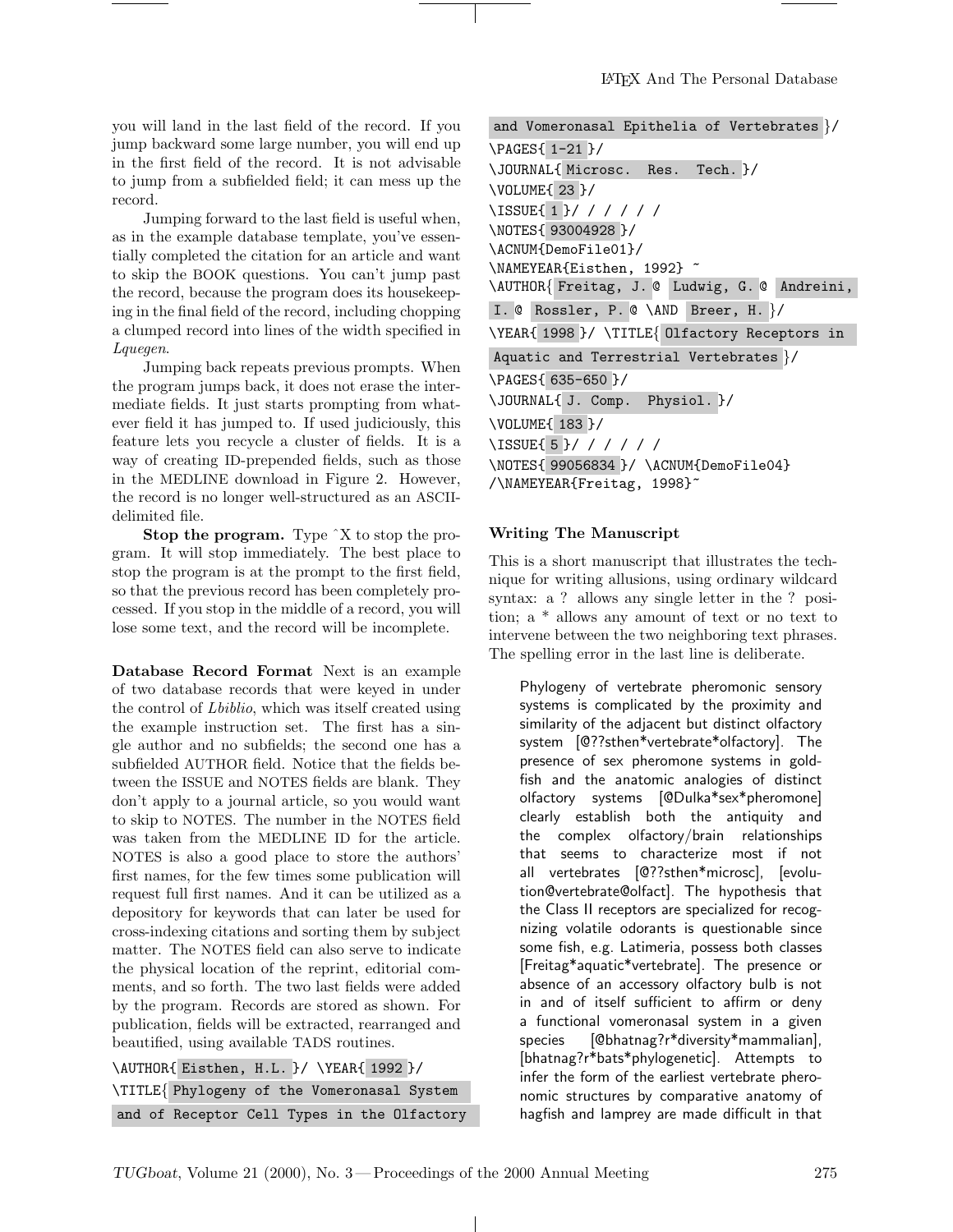the necessary physiologic data on these forms are not available [sennsory biology].

All the text phrases must be found in the citation for a match, so an allusion is intrinsically a boolean AND. A difficulty with this technique is that the text phrases that make up any wildcard match word must be sequential. This is fine only if you remember the exact field sequence. So there is an alternate wildcard format: an @ prepends the word. The @ syntax tells the machine to match each phrase in the allusion from the beginning of the field.

I've elected to use square brackets, but any bracket pair will do to delimit the allusions. An option in dork:keepbracketedtext leaves the empty brackets in the manuscript, when it strips the text from the brackets. So the square-bracket format is good for Name-Year tags.

For a number tag, I'd still use the square bracket but I would write  $(|\langle text \rangle|)$ , and use the option that deletes the text brackets; the square bracket would be deleted, not the parens. ([@??sthen\*vertebrate\*olfactory]) might eventually be written as (6).

If an entire manuscript is to be searched for allusions, add a single, unique record delimiter at the end. The file can now be described to the program as a single-fielded single record. Size is not critical for journal articles. But one could encounter problems if you were to treat an entire book as a single record. However, I've dummied up a 7 megabyte record by repeating a real book several times. No problems were encountered.

# Linking Database and Manuscript

Various TADS modules come into play. This is the general plan. Recall that the input file is always considered read only. Any modifications are reflected in the file where the processed records are shipped.

Using dork:keepbracketedtext, the allusions are stripped out and reappear in some output file, one per line,

The allusions become a list of wildcard matchwords that finder compares to records in a single database or in a database that is a virtual merge of records from several databases.

What constitutes a good allusion? The answer is tautological: a good allusion is one that is sufficient to attract the reference you want and only the reference you want. In practice, these are some of the types of errors that are encountered when the Citation Allusion (CA) in the Manuscript (MSS) is pitted against the Citations List (CL) in the source database.

- 1. The citation is multiply listed in CL.
- 2. The citation is not listed in CL.
- 3. The citation is incorrectly written in CL.
- 4. The CA is incorrectly spelled in MSS.
- 5. The CA informational items are incorrectly concatenated.
- 6. The CA is inaccurate and retrieves no citation from CL.
- 7. The CA is so general it retrieves multiple citations.
- 8. There are multiple CAs to the same reference.

Depending on the circumstances, the citation is not retrieved or unrequested citations are retrieved or a correct citation is repeated.

You can increase the probability of accurate retrieval by utilizing LATEX macro names. Instead of writing @199?\*green\*pheromone\*goldfish, you would write @\date\*199?\*\author?green\*\title{pheromone\*goldfish. But some people object to doing this while in the throes of creative writing.

The next step — checking the allusions agains the retrieved citations — is crucial. And it requires your participation. *finder* ships copies of the citations it matches to a file. The key, i.e., the allusion that identified the bibliographic reference is prepended as a field to the citation.

If the number of citations extracted equals the number of CAs, it may mean we have no error. On the other hand, sources of error could balance out so that the number of CAs equals the number of citations. So we can not rely on counting the number of citations and simply comparing this to the number of CAs.

TADS can present the original list of allusions and the list of citations in ways that facilitate comparison of the lists. genio:rearrange will split off the allusions field to a separate file, so the original list of allusions and the allusions prepended to the retrieved citations can be compared. alp sorts lists alphabetically; using any of the fields as key. squish eliminates duplicates. Spelling errors may have to be corrected 'by hand'. When you are sure the corrected allusions and citations correspond in a oneto-one fashion, hand the text back to TADS. The program tags the final list of retrieved citations in an orderly sequence. You make two separate choices:

- 1. You chose between listing the references by first appearance in the manuscript or in alphabetical order. The same choice applies if you list references by chapter in a book.
- 2. In either case, you choose whether to number the records sequentially or by Name-Year ID.

 $\perp$